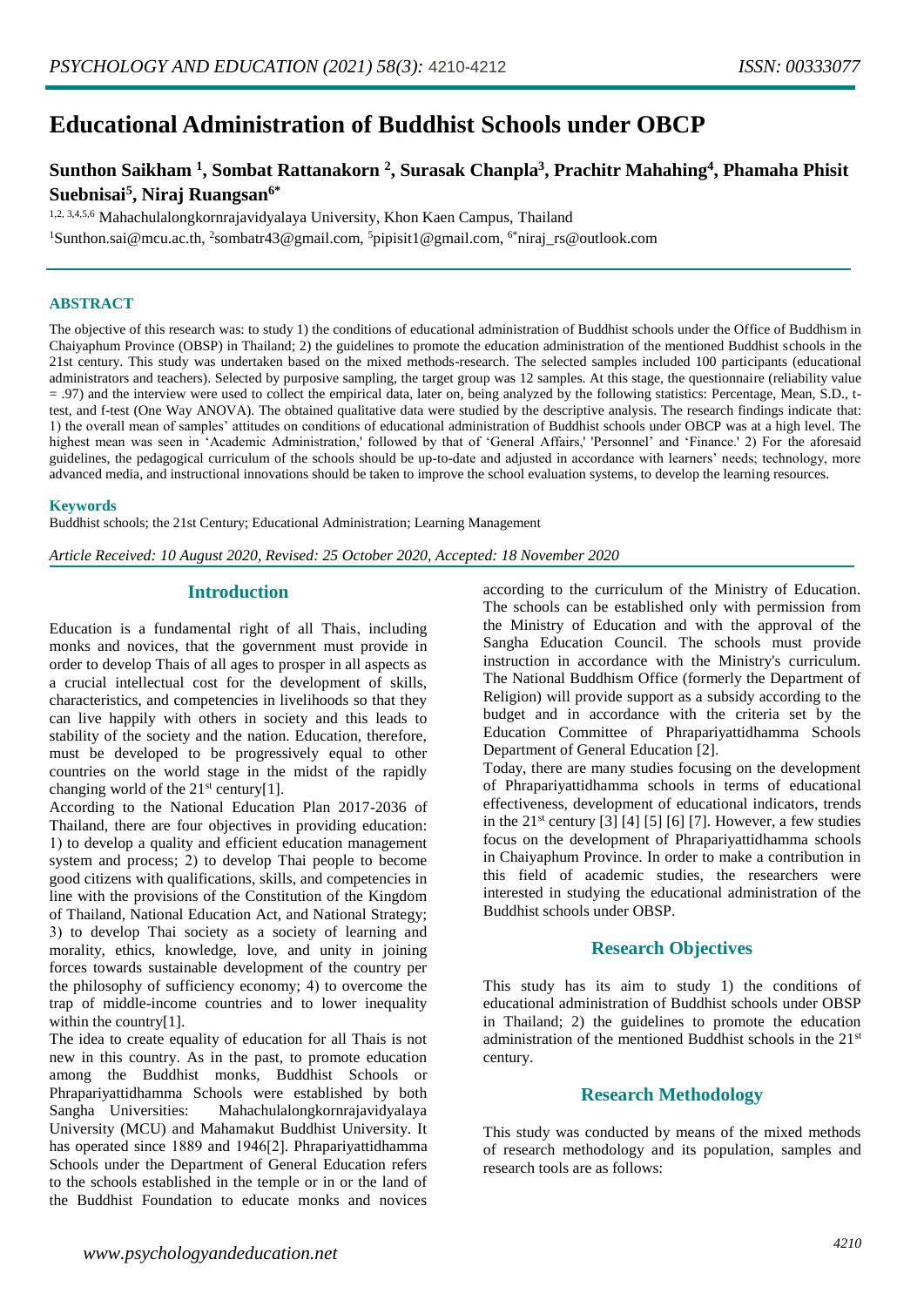#### **Population and samples**

The population of this research consisted of 100 school administrators and teachers in the Buddhist schools under OBCP, and the samples included 12 participants (educational administrators and teachers) under OBPC, selected by Purposive Sampling.

#### **Research tools**

In this research, two types of research tools were used to collect the data: the questionnaires and interview form:

1) Questionnaire about the characteristics of the respondents. It is a closed-end checklist questionnaire with the classification of the samples' position and duties, educational background, and work experience.

2) Likert's five rating scale questionnaire about the level of opinions towards the educational administration of Phrapariyattidhamma School under OBCP in the 21st century.

3) The questionnaire probing the guidelines for the administration of the schools with an open-ended style for respondents to express their personal opinions.

4) The interview form was used to interview the target group of 12 interviewees (6 school administrators and 6 teachers).

# **Research Results**

#### **Conditions of the educational administration of the Buddhist schools under OBSP:**

The results of the research showed that the school administrators and teachers had their attitude on the conditions of the educational administration of the Buddhist schools in the 21<sup>st</sup> century at a high level in all aspects. The highest mean is seen in the aspect of 'Academic administration ( $\bar{x} = 4.21$ , S.D.= 0.47)<sup>7</sup>, followed by that of 'General administration ( $\bar{x} = 4.18$ , S.D.= 0.54)', 'Personnel management  $(\bar{x} = 4.14, S.D. = 0.55)$  and 'Budget administration ( $\bar{x} = 4.13$ , S.D.= 0.55)', the least. This can be described as follows:

1) Academic administration: this aspect was statistically rated at a high level. When considering the individual items, it was found that all items were rated at a high level. This indicates that school personnel in the Buddhist schools under OBPC were involved in planning and setting policies and various activities to promote learning in the  $21<sup>st</sup>$  century, and they also provided opportunities for the community to participate in school activities on a regular basis. There was the installation of ethical awareness of the personnel to realize the harmful effects of anti-corruption.

2) Budget management: overall, this aspect was rated at a high level as same as all of its studied items: approval of procurement, budget expenditures have done according to the annual plan, which could be examined and was transparent at all levels; transparency and exactitude of planning of supplies, equipment, and buildings.

3) Personnel administration: the overall mean of personnel management was at a high level, and all studied items were statistically rated at a high level. The items included providing opportunities for personnel to participate in

setting evaluation criteria on a regular basis, transparency of personnel promotion; demonstration of clear criteria and methods for assessing personnel performance; allowing the personnel to set the classroom or building for maximum benefit.

4) General administration: the overall result of the general administration research in the 21st century was at a high level. All items were at a high level, including student affairs, where all parties were involved in building cooperation and developing schools in all aspects; regularly monitoring and evaluating the results of the educational development reported to the community; taking care of the premises effectively.

#### **Guidelines for promoting the educational administration of Buddhist schools under OBSP**

1) Academic administration in the  $21<sup>st</sup>$  century of Buddhist schools relies on flexibility, adaptation, initiative, independent, social, and cross-cultural skills, productivity, and responsibility. There should be the development of the school curriculum to be up-to-date to meet the needs of the learners. Consistent with global changes, teaching, and learning by using technology media and modern computer innovations should be made in order to develop an effective evaluation system, to promote community learning resources and communication technology systems.

2) Budget management in the  $21<sup>st</sup>$  century of Buddhist school is to create appropriate, cost-effective policies and budget plans. There is an audit, monitoring, and reporting of budget use. The administrators should use modern computer technology to correct and manage resources to increase efficiency in financial management.

3) In relation to the personnel administration, the administrators should create a personnel management system, the educational personnel promotion, and the development of human resource management systems by applying moral principles appropriately for the promotion of salary with morality, ethics, and performance evaluation.

4) For the general administration of the schools in the  $21<sup>st</sup>$ century, the administrators should develop a modern educational and information network system for promoting collaboration with other educational institutions and management of educational institutions according to policies and plans.

# **Discussion**

As mentioned above, the results of this study in all four major aspects are in line with the National Education Plan in terms of using modern technology (ICT) in managing the Buddhist schools in the  $21<sup>st</sup>$  century [1]. Also, the outcomes of the study suggest that the administrators should create the 21st skills for the learners. This is confirmed with the National Education Plan about the learners' characteristics and learning skills in the 21<sup>st</sup> century called '3Rs8Cs': 3Rs (Reading, Writing and Arithmetic); 8Cs (Critical Thinking and Problem Solving, Creativity and Innovation, Crosscultural Understanding, Collaboration, Teamwork and Leadership, Communications, Information and Media Literacy, Computing and ICT Literacy, Career and Learning Skills, Compassion) [1]. This is also consistent with the